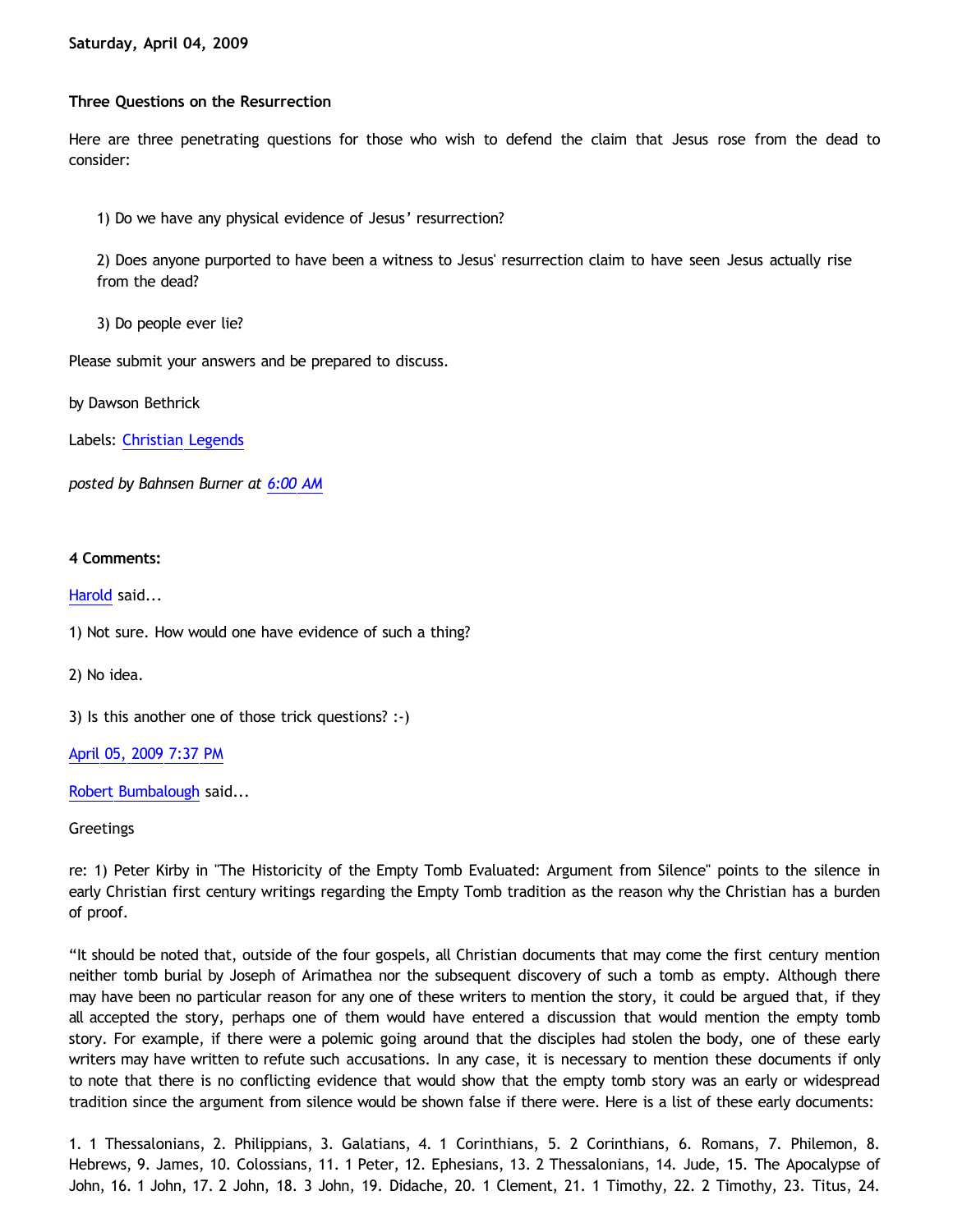The Epistle of Barnabas,

Indeed, outside of the four canonical gospels, the Gospel of Peter is the only document before Justin Martyr that mentions the tomb of Joseph of Arimathea or the discovery of the empty tomb. If the Gospel of Peter as it stands is considered to be dependent on the canonical gospels, then there is no independent witness to the empty tomb story told in the four gospels."

Peter Kirby, "The Historicity of the Empty Tomb Evaluated: Argument from Silence"

[http://www.infidels.org/library/modern/peter\\_kirby/tomb/silence.html](http://www.infidels.org/library/modern/peter_kirby/tomb/silence.html)

re: 2) There were no eye witnesses to the resurrection itself. The four accounts of post resurrection Jesus sightings cannot be harmonized. The long ending of Mark from 16:9-20 is an acknowledged interpolated appending. Thus there are no post resurrection appearances in Mark. Paul's list of post resurrection appearances contradicts the Gospels and Acts which in turn contradict each other. The clear progression of legendary development apparent with the chronological order of writing of the Gospels indicates that the original writers had no concern with historical fact. They instead were very much interested in asserting doctrinal and theological points of significance to their faith communities.

re: 3) Randal Helms, in his book, "Gospel Fictions" notes many examples of how the Matthew, Luke, and John Gospel evangelists engaged in literary midrash by deliberately and self-consciously changing by elaborative additions to Mark's Gospel. In the second chapter Helms points out that in three of the four canonical Gospels that the alleged final dying words of Jesus are recorded differently, and Matthew spins the words for his own purposes. I will cite the text at length as Helms is an excellent writer.

"For example, according to Matthew and Mark, the dying words of Jesus were, "My God, my God, why hast thou forsaken me?" According to Luke, Jesus' dying words were, "Father, into your hands I commit my spirit." But according to John they were , "It is accomplished." To put it another way, we cannot know what the dying words of Jesus were, or even whether he uttered any; it is not that we have too little information, but that we have too much. Each narrative implicitly argues that the others are fictional. In this case at least, it is inappropriate to ask of the Gospels what "actually" happened; they may pretend to be telling us, but the effort remains a pretense, a fiction.

The matter becomes even more complex when we add to it the virtual certainty that Luke knew perfectly well what Mark had written as the dying words, and the likelihood that John also knew what Mark and perhaps Luke had wrote, but that both Luke and John chose to tell the story differently."

Randel Helms, "Gospel Fictions" p.15-17

The Gospel writers lied. (This stuff came from my deconversion essay posted on Debunking Christianity.

[April 06, 2009 11:48 AM](http://bahnsenburner.blogspot.com/2009/04/8077016966525345861)

[Bahnsen Burner](http://www.blogger.com/profile/11030029491768748360) said...

Some very interesting points. Thanks for posting!

If I recall correctly, William Craig counts Paul as at least an implicit witness to the empty tomb. I do not remember his exact wording, but I'm pretty sure he lumped Paul in with the early witnesses of the empty tomb, saying that I Corinthians 15 implies an empty tomb. I see no mention of an empty tomb in I Corinthians 15, and to say it "implies" an empty tomb only tells me that he's reading details he's gotten from the gospels into the Pauline text. Obviously, if it were clear that Paul had an empty tomb in mind, one would not need to do this.

The question to ask is whether or not the passage in I Corinthians 15 can make sense without an empty tomb. If one grants validity to supernaturalism (which opens the field to one's imagination like nothing else) as Christians want to do, why wouldn't it? The passage says that Jesus was "buried" (but does not say how, nor does this require a tomb; it could have been a coffin or simply in the dirt), and that he "rose" three days later (in no way requiring that he left something "empty" behind).